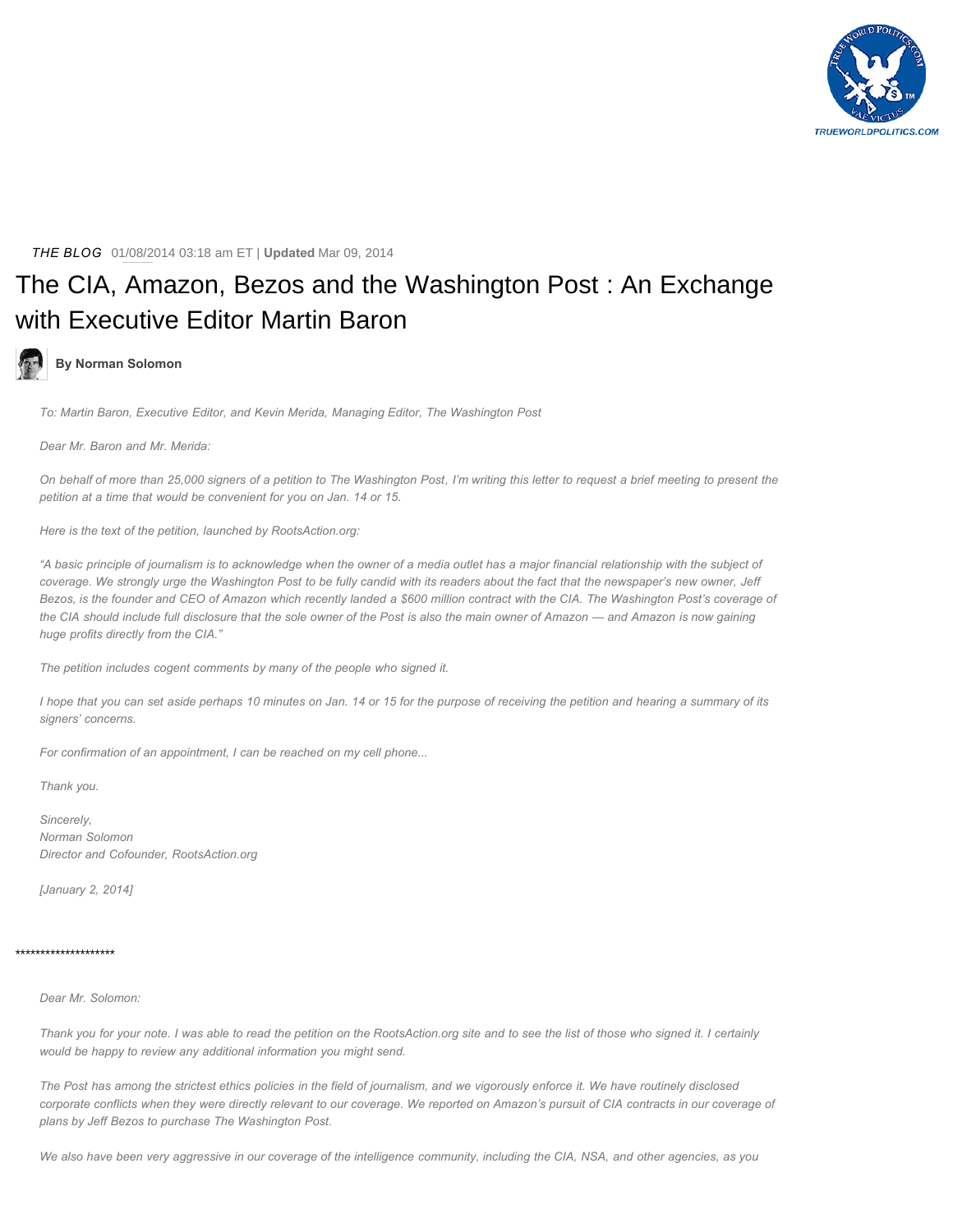*should know. The Post was at the leading edge of disclosures about the NSA in 2013. Most recently, it reported on the CIA's hidden involvement in Colombia's fight against FARC rebels, including a fatal missile attack across the border in Ecuador. You can be sure neither the NSA nor the CIA has been pleased with publication of their secrets.*

*Neither Amazon nor Jeff Bezos was involved, nor ever will be involved, in our coverage of the intelligence community.*

*The petition's request for disclosure of Amazon's CIA contract in every story we write about the CIA is well outside the norm of conflict-ofinterest disclosures at media companies. The Post is a personal investment by Jeff Bezos, whose stake in Amazon is large but well less than a majority. The CIA's multi-year contract with Amazon is a small fraction of company revenues that have been estimated at roughly \$75 billion in 2013. Amazon maintains no corporate connection to The Post.*

*Even so, we have been careful to disclose Jeff Bezos' connection to The Post and Amazon when directly relevant to our coverage, and we will continue to do so. For example, such disclosures would be called for in coverage circumstances such as the following: CIA contracting practices, the CIA's use of cloud services, big-data initiatives at the CIA, Amazon's pursuit of cloud services as a line of business, and Amazon corporate matters in general.*

*We take ethics very seriously here at The Post. One of our policies is that we seek comment from the subjects of our stories prior to publishing them and that we make a genuine effort to hear and absorb their point of view. By contrast, I am unaware of any effort to hear us out prior to the launch of this petition drive. A personal meeting now does not seem necessary or useful.*

*I hope this note explains our perspective. And again, if you wish to send additional information that you feel might be helpful to us, we will review it closely.* 

*Sincerely, Martin Baron Executive Editor The Washington Post*

*[January 2, 2014]*

# \*\*\*\*\*\*\*\*\*\*\*\*\*\*\*\*\*\*\*\*

*Dear Mr. Baron:*

*Thank you for your letter.*

*Whatever the Post's guidelines and record on ethical standards, few journalists could have anticipated ownership of the paper by a multibillionaire whose outside company would be so closely tied to the CIA. Updating of the standards is now appropriate.*

*You write that The Washington Post has "routinely disclosed corporate conflicts when they were directly relevant to our coverage." But the RootsAction.org petition is urging the Post to provide readers of its CIA coverage with full disclosure that would adequately address — and meaningfully inform readers about — relevant circumstances of the current ownership.*

*Those circumstances are not adequately met by a narrow definition of "corporate conflicts." A reality is that the Post is now solely owned by someone who is by far the [largest stakeholder i](http://finance.yahoo.com/q/mh?s=amzn+Major+Holders)n a world-spanning corporate giant that has close business ties — and is seeking more extensive deals than its current \$600 million contract — with the CIA, an agency which the newspaper reports on regularly.*

*The petition requests that The Washington Post adopt a full disclosure policy that is commensurate with this situation. The gist of the request is recognition that, as the saying goes, sunshine is the best disinfectant for any potential conflict of interest.*

*When you write that the Post has a policy of routinely disclosing corporate conflicts when "directly relevant to our coverage," a key question comes to the fore: What is "directly relevant"? Given that few agencies are more secretive than the CIA — and even the most enterprising reporters are challenged to pry loose even a small fraction of its secrets — how do we know which CIA stories are "directly relevant" to the fact that Amazon is providing cloud computing services to the CIA?*

*Amazon's contract with the CIA is based on an assessment that Amazon Web Services can provide the agency with digital-data computing security that is second to none. We can assume that a vast amount of information about CIA activities is to be safeguarded by Amazon. With what assurance can we say which stories on CIA activities are not "directly relevant" to Jeff Bezos's dual role as sole owner of the Post and largest stakeholder in Amazon?*

*We actually don't know what sort of data is involved in what your letter calls "the CIA's use of cloud services." The disclosure/nondisclosure policy that you've outlined seems to presume that, for instance, there would be no direct relevance of the cloud services contract to coverage of such matters as CIA involvement in rendition of prisoners to regimes for torture; or in targeting for drone strikes; or*